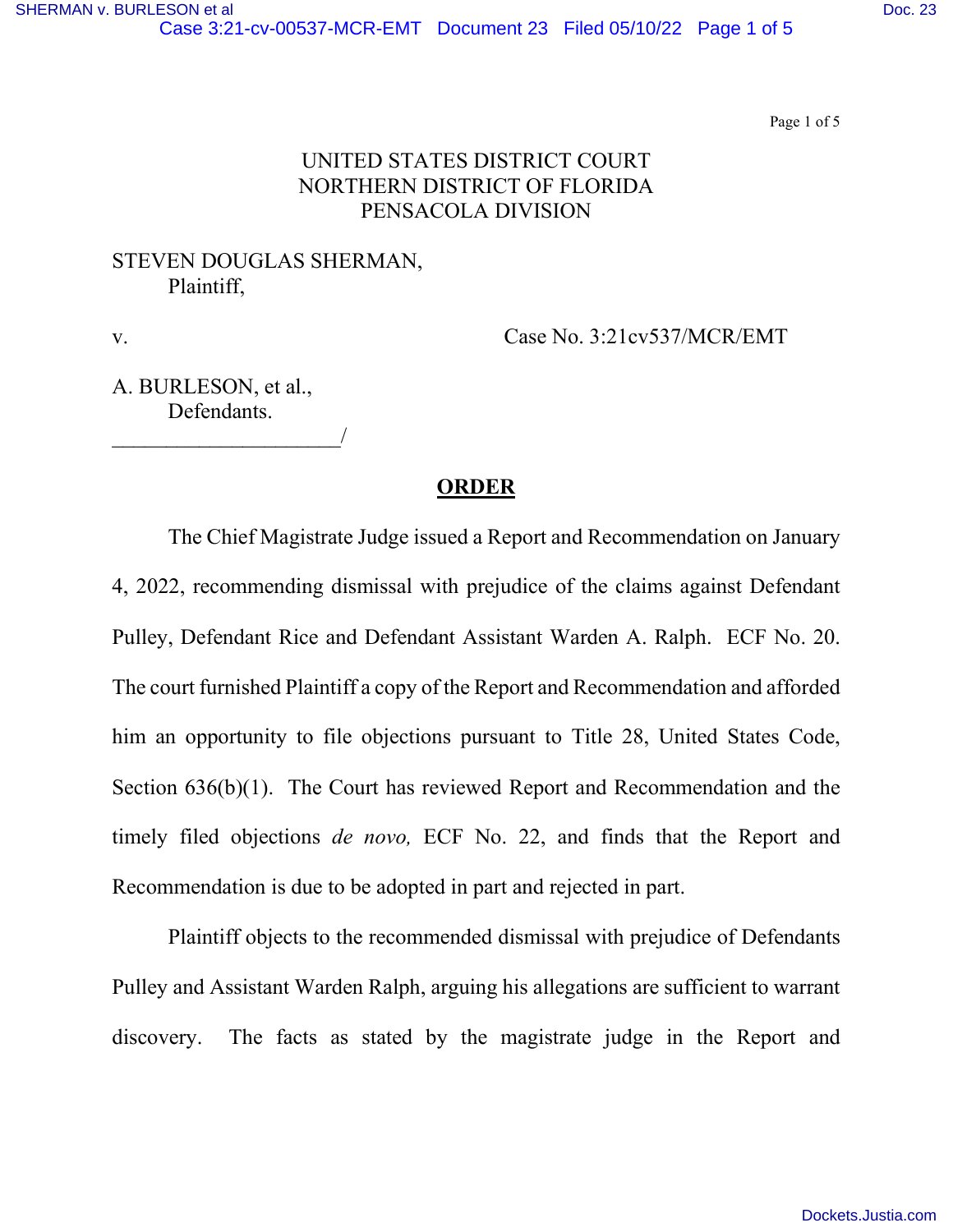### Case 3:21-cv-00537-MCR-EMT Document 23 Filed 05/10/22 Page 2 of 5

Page 2 of 5

Recommendation are incorporated by reference and will be re-stated here only as necessary to address the objections.

 Plaintiff contends that after officers deliberately broke his finger on October 12, 2020, he twice gave a sick call request form related to his finger to Pulley, while he was accompanying LPN Castro on medication rounds on October 13 and October 22, 2020. He alleges he received no response to his first two requests. Plaintiff submitted a third sick call request to Pulley and Castro on November 3, and he was seen by a nurse on November 11, 2020, who refused to take x-rays or refer him to medical staff.<sup>[1](#page-1-0)</sup> Assistant Warden Ralph denied Plaintiff's related grievances and appeals on grounds that Plaintiff's records did not include any sick call requests and that appropriate medical care is the responsibility of the health care staff. *See* ECF No. 19 at 21 & 24. An x-ray taken on February 11, 2021, confirmed an acute fracture involving the fourth finger of Plaintiff's right hand.

Plaintiff argues he stated a claim by alleging he delivered the sick call forms to Pulley and that Pulley purposely discarded them, turning a blind eye to his serious medical needs. Although the Report and Recommendation acknowledged the allegation that Pulley discarded the sick call forms, the magistrate judge did not

<span id="page-1-0"></span><sup>&</sup>lt;sup>1</sup> The record reflects that an inmate who has presented a sick call form three times with the same complaint will be referred to a clinician. ECF No. 19 at 21.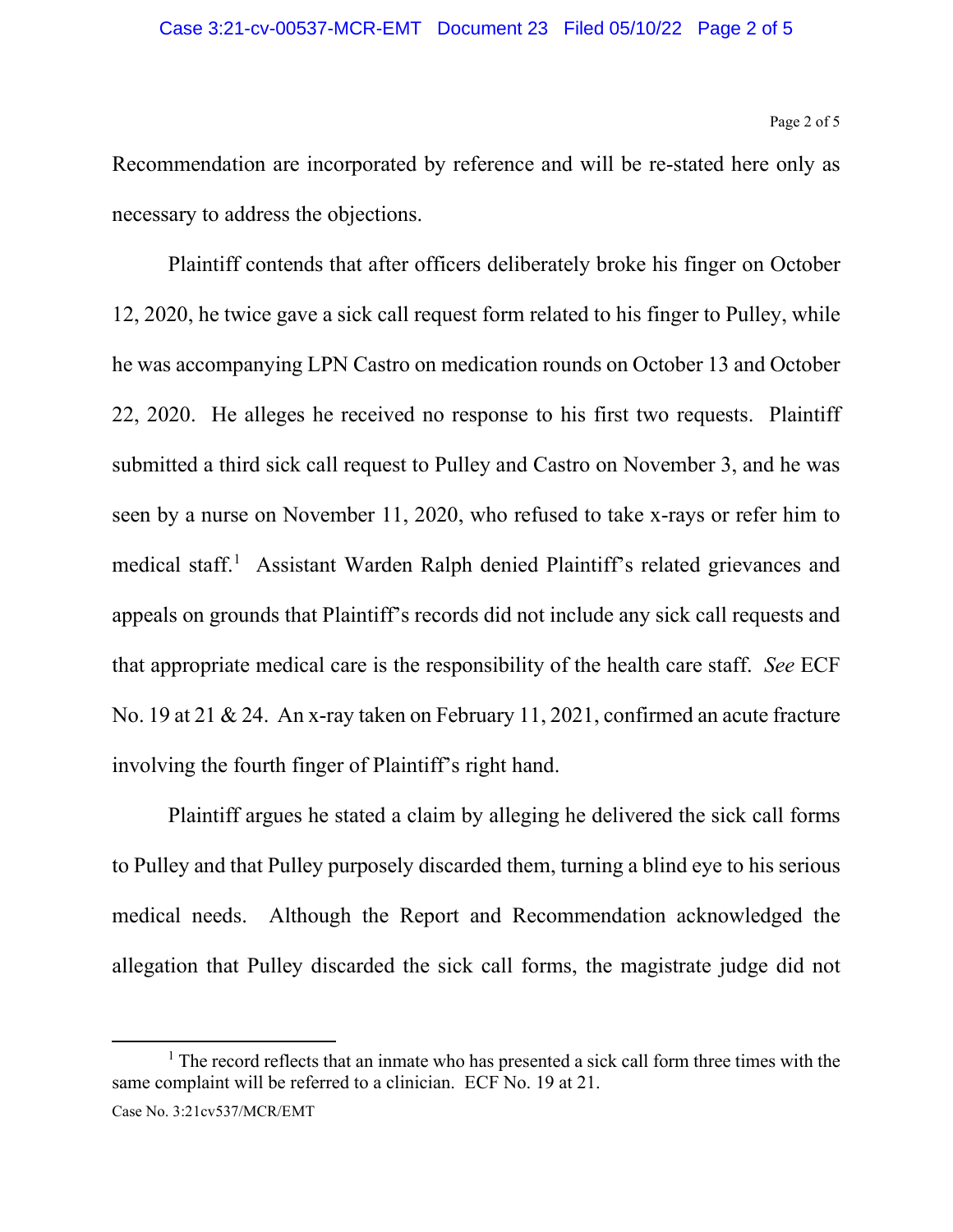Page 3 of 5

otherwise address the allegation but concluded that it was reasonable for Pulley to rely on LPN Castro to process the sick call forms or to otherwise fully address Plaintiff's medical needs. Consequently, the magistrate judge determined, the claim against Pulley is not plausible.

On *de novo* review, the Court disagrees insofar as the Report and Recommendation does not accept as true Plaintiff's allegation that Pulley deliberately discarded his sick call forms. In the Fourth Amended Complaint, Plaintiff alleged that "LPN Castro and Pulley threw away my sick calls for medical treatment on 10-13-20 and 10-22-21 for my fractured hand and toe. Making the sick call process unavailable." ECF No. 19 at 9 ¶15. He also alleged, "[a] declaration from [a] cell-mate will confirm that 2 sick calls were submitted on 10-13-20 and 10- 22-20." *Id.* At this stage, the Court must accept as true the allegation that Pulley purposefully discarded the forms in deliberate disregard of Plaintiff's serious medical need. Viewed in this light, the claim is sufficiently plausible and dismissal with prejudice is not warranted. *See Ashcroft v. Iqbal*, 556 U.S. 662, 678 (2009); *see also Michel v. NYP Holdings, Inc.*, 816 F.3d 686, 694 (11th Cir. 2016) ("A claim has facial plausibility when the plaintiff pleads factual content that allows the court to draw the reasonable inference that the defendant is liable for the misconduct alleged.").

Case No. 3:21cv537/MCR/EMT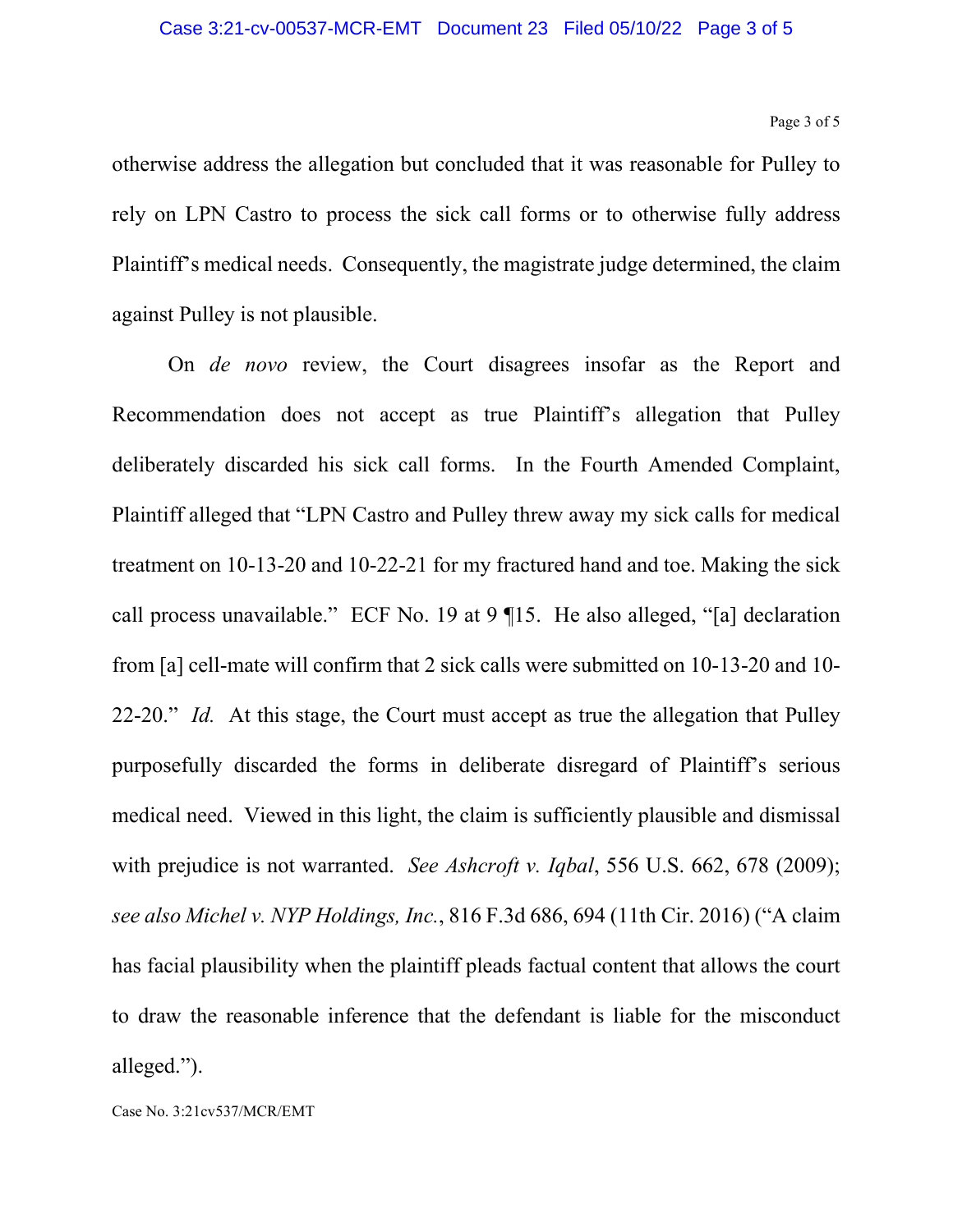#### Page 4 of 5

Plaintiff also challenges the dismissal of Assistant Warden Ralph, asserting the Assistant Warden failed to take any measures in response to his grievances to ensure inmates' medical needs were met or to investigate whether an officer was disregarding sick call requests. The Court agrees with the magistrate judge's reasoning and overrules the objection. The Assistant Warden's role was limited to addressing Plaintiff's grievance appeals. There is no allegation that the Assistant Warden discarded Plaintiff's sick call forms or had subjective knowledge of a risk of serious harm needing further investigation. The Assistant Warden approved the grievance responses of the medical director, stating Plaintiff's records included no sick call requests and that Plaintiff was seen by a nurse on November 11, 2020. As the magistrate judge concluded, the Assistant Warden was entitled to rely on the judgment of the medical personnel. Thus, there is no plausible claim that the Assistant Warden turned a blind eye to Plaintiff's serious medical needs.

## Accordingly, it is now **ORDERED** as follows:

1. The chief magistrate judge's Report and Recommendation (ECF No. 20) is adopted in part and rejected in part as follows: **REJECTED** as to Defendant Pulley and **ADOPTED** and incorporated by reference in this Order in all other respects.